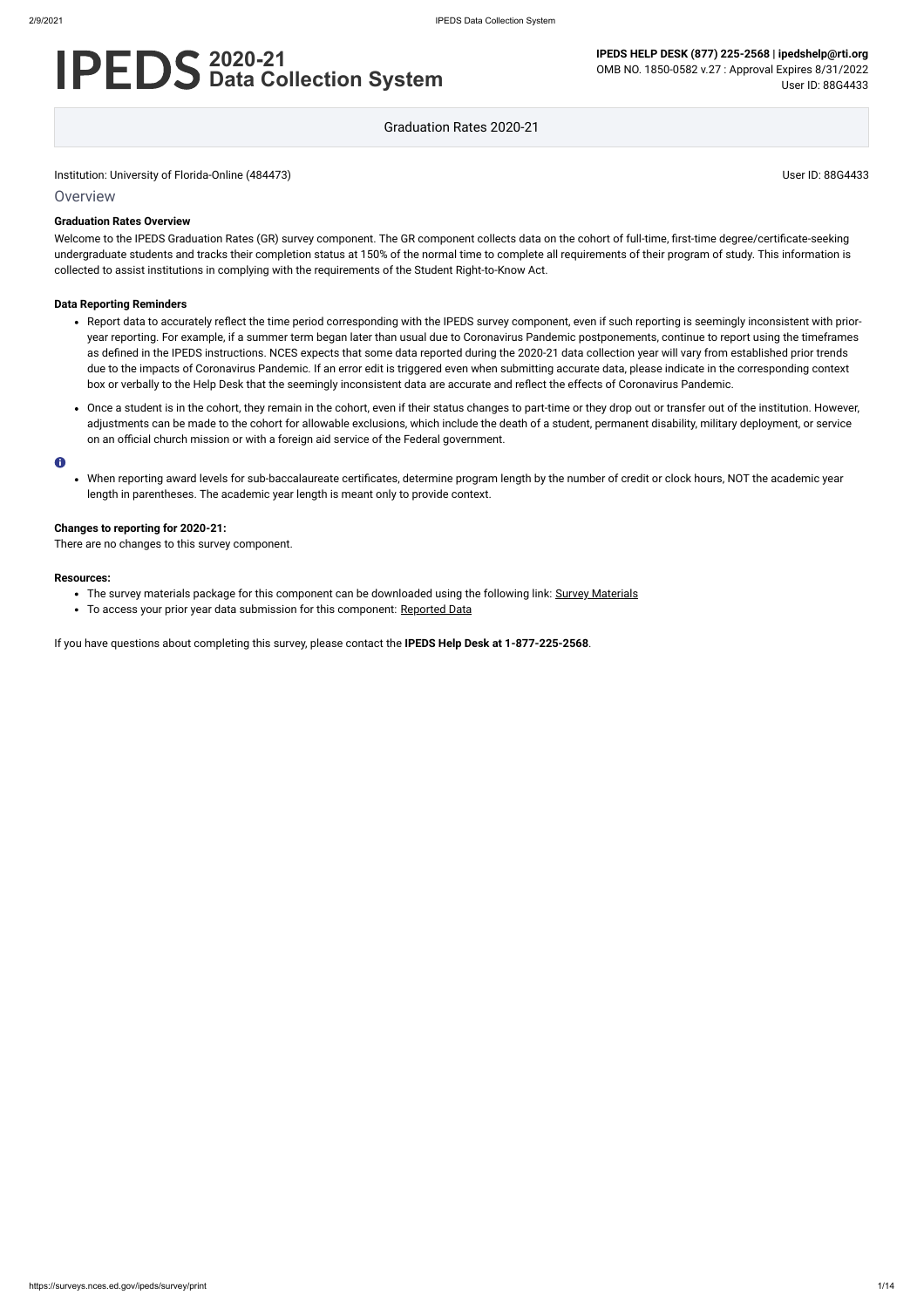## Institution: University of Florida-Online (484473) Channel States and States and States and Diserve ID: 88G4433

#### **Establishing cohorts**

| Based on your institution's response to the predominant calendar system question (B3) on the Institutional Characteristics Header survey component from the IPEDS<br>Fall 2020 data collection. |                    |
|-------------------------------------------------------------------------------------------------------------------------------------------------------------------------------------------------|--------------------|
| your institution must report graduation rates data using a:                                                                                                                                     | <b>Fall Cohort</b> |

A [fall cohort](javascript:openglossary(219)) is used by institutions with standard academic terms (semester, trimester, quarter, 4-1-4). A [full-year cohort](javascript:openglossary(261)) is used by institutions offering primarily occupational/vocational programs and operating on a continuous basis.

- Report Hispanic/Latino individuals of any race as Hispanic/Latino
- Report race for non-Hispanic/Latino individuals only

NOTE: Reporting using the new race/ethnicity categories is now mandatory. On this screen you will need to revise your preloaded 2014 cohort of [full-time,](javascript:openglossary(259)) [first-time](javascript:openglossary(241)) [degree/certificate-seeking](javascript:openglossary(171)) [undergraduate](javascript:openglossary(677)) students to the new race/ethnicity categories (if applicable). For information and assistance with this, please visit the [IPEDS Race/Ethnicity](https://nces.ed.gov/ipeds/report-your-data/resource-center-race-ethnicity) Information Center.

#### Reporting Reminder:

#### **Men**

| Screen 1 of 2                             | Cohort year 2014 |                |  |  |
|-------------------------------------------|------------------|----------------|--|--|
|                                           | Initial cohort   | Revised cohort |  |  |
|                                           |                  | (Column 01)    |  |  |
| Nonresident alien                         | $\mathbf 0$      | 0              |  |  |
| Hispanic/Latino                           | $\mathbf 0$      | 0              |  |  |
| American Indian or Alaska Native          | $\boldsymbol{0}$ | 0              |  |  |
| <b>Asian</b>                              | $\mathbf 0$      | 0              |  |  |
| <b>Black or African American</b>          | $\mathbf 0$      | $\mathsf{O}$   |  |  |
| Native Hawaiian or Other Pacific Islander | $\mathbf 0$      | $\mathbf 0$    |  |  |
| <b>White</b>                              |                  |                |  |  |
| Two or more races                         | $\mathbf 0$      | 0              |  |  |
| Race and ethnicity unknown                | $\mathbf 0$      | $\mathbf 0$    |  |  |
| <b>Total men</b>                          | 1                |                |  |  |

| Screen 1 of 2                             | Cohort year 2014 |                |  |  |
|-------------------------------------------|------------------|----------------|--|--|
|                                           | Initial cohort   | Revised cohort |  |  |
|                                           |                  | (Column 01)    |  |  |
| Nonresident alien                         | $\mathbf 0$      | 0              |  |  |
| Hispanic/Latino                           | 1                |                |  |  |
| American Indian or Alaska Native          | $\pmb{0}$        | 0              |  |  |
| <b>Asian</b>                              | 1                |                |  |  |
| <b>Black or African American</b>          | $\pmb{0}$        | 0              |  |  |
| Native Hawaiian or Other Pacific Islander | $\pmb{0}$        | 0              |  |  |
| White                                     | 5                | 5              |  |  |
| Two or more races                         | $\pmb{0}$        | 0              |  |  |
| Race and ethnicity unknown                | $\pmb{0}$        | 0              |  |  |
| <b>Total women</b>                        | 7                | 7              |  |  |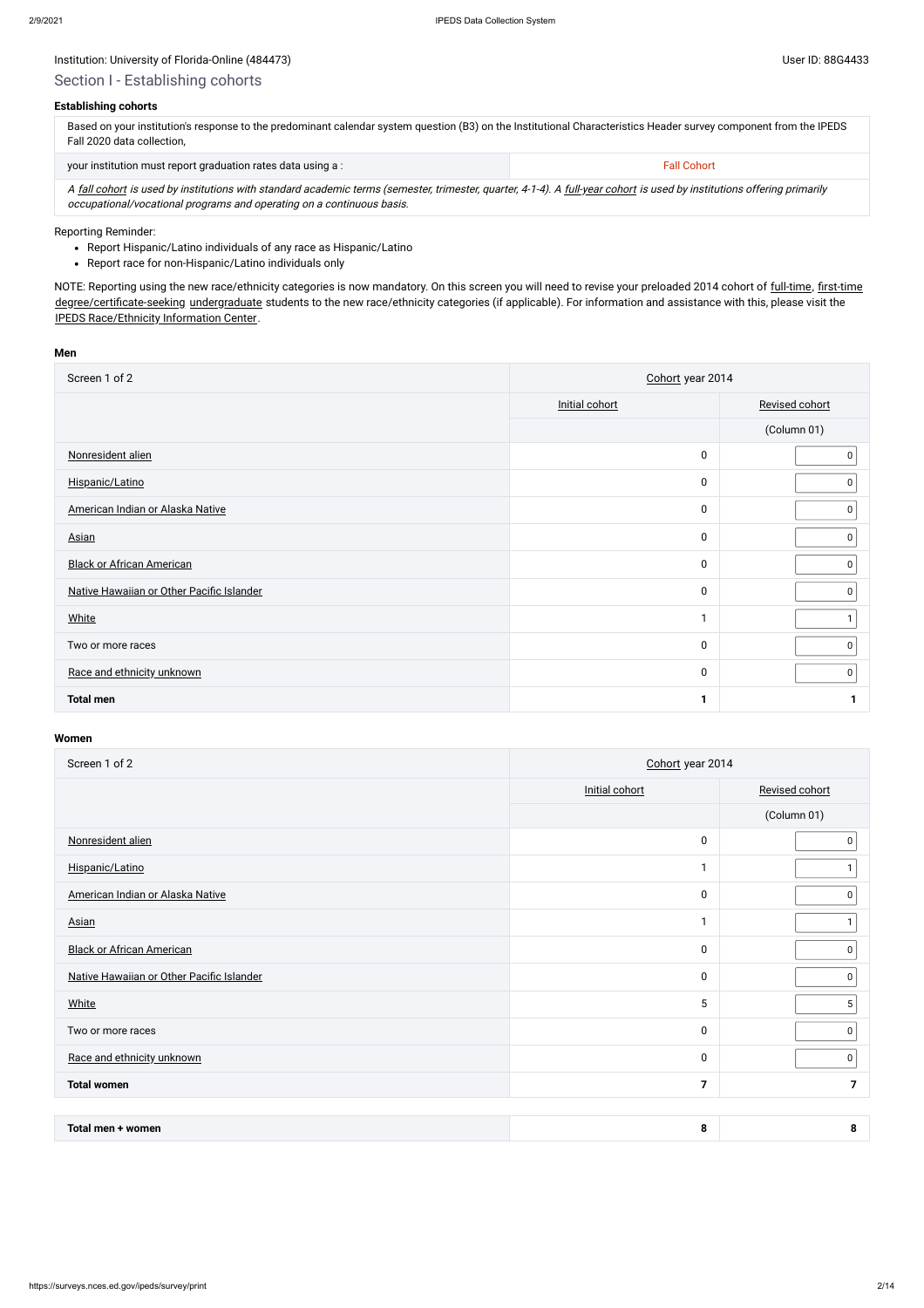## Section I - Establishing cohorts

- Incoming students seeking a [bachelor's](javascript:openglossary(77)) degree should be reported in Column 02. Column 03 will then be generated for you. Column 03 is meant to include any [full-time](javascript:openglossary(259)), [first-time](javascript:openglossary(241)) entering students who were seeking a degree or certificate other than a bachelor's degree, such as an [associate's](javascript:openglossary(55)) degree or undergraduate certificate.
- If you have no changes to the preloaded data on this screen, click the "Save and Next" button to generate additional screens for reporting completers and transfers/exclusions.

- Report Hispanic/Latino individuals of any race as Hispanic/Latino
- Report race for non-Hispanic/Latino individuals only

### **Establishing cohorts**

#### **Men**

| Screen 2 of 2                             | Cohort year 2014 |                                                      |                                                                                                                   |  |  |  |
|-------------------------------------------|------------------|------------------------------------------------------|-------------------------------------------------------------------------------------------------------------------|--|--|--|
|                                           | Cohort           | Bachelor's or equivalent<br>degree-seeking subcohort | Other degree/certificate-seeking<br>subcohort<br>(Cohort minus Bachelor's or equivalent degree-seeking subcohort) |  |  |  |
|                                           | (Column 01)      | (Column 02)                                          | (Column 03)                                                                                                       |  |  |  |
| Nonresident alien                         | $\pmb{0}$        | $\mathbf 0$                                          | $\mathbf 0$                                                                                                       |  |  |  |
| Hispanic/Latino                           | 0                | $\Omega$                                             | 0                                                                                                                 |  |  |  |
| American Indian or Alaska Native          | $\mathbf 0$      | $\mathbf 0$                                          | 0                                                                                                                 |  |  |  |
| <b>Asian</b>                              | $\pmb{0}$        | 0                                                    | 0                                                                                                                 |  |  |  |
| <b>Black or African American</b>          | $\mathbf 0$      | $\Omega$                                             | $\mathbf 0$                                                                                                       |  |  |  |
| Native Hawaiian or Other Pacific Islander | 0                | 0                                                    | 0                                                                                                                 |  |  |  |
| <b>White</b>                              | $\mathbf{1}$     |                                                      | 0                                                                                                                 |  |  |  |
| Two or more races                         | 0                | $\Omega$                                             | 0                                                                                                                 |  |  |  |
| Race and ethnicity unknown                | 0                | 0                                                    | $\mathbf 0$                                                                                                       |  |  |  |
| <b>Total men</b>                          | $\mathbf{1}$     |                                                      | 0                                                                                                                 |  |  |  |

| Screen 2 of 2                             | Cohort year 2014        |                                                      |                                                                                                                   |  |  |
|-------------------------------------------|-------------------------|------------------------------------------------------|-------------------------------------------------------------------------------------------------------------------|--|--|
|                                           | Cohort                  | Bachelor's or equivalent<br>degree-seeking subcohort | Other degree/certificate-seeking<br>subcohort<br>(Cohort minus Bachelor's or equivalent degree-seeking subcohort) |  |  |
|                                           | (Column 01)             | (Column 02)                                          | (Column 03)                                                                                                       |  |  |
| Nonresident alien                         | $\mathbf 0$             | $\pmb{0}$                                            | 0                                                                                                                 |  |  |
| Hispanic/Latino                           | 1                       | $\mathbf{1}$                                         | 0                                                                                                                 |  |  |
| American Indian or Alaska Native          | $\mathbf 0$             | $\mathbf 0$                                          | 0                                                                                                                 |  |  |
| <b>Asian</b>                              | $\mathbf{1}$            | 1                                                    | 0                                                                                                                 |  |  |
| <b>Black or African American</b>          | $\mathbf 0$             | 0                                                    | 0                                                                                                                 |  |  |
| Native Hawaiian or Other Pacific Islander | $\mathbf 0$             | 0                                                    | 0                                                                                                                 |  |  |
| White                                     | 5                       | 5                                                    | 0                                                                                                                 |  |  |
| Two or more races                         | $\mathbf 0$             | $\mathbf 0$                                          | 0                                                                                                                 |  |  |
| Race and ethnicity unknown                | $\mathbf 0$             | 0                                                    | 0                                                                                                                 |  |  |
| <b>Total women</b>                        | $\overline{\mathbf{z}}$ | $\overline{7}$                                       | 0                                                                                                                 |  |  |
|                                           |                         |                                                      |                                                                                                                   |  |  |
| Total men + women                         | 8                       | 8                                                    | $\mathbf 0$<br>$\bullet$                                                                                          |  |  |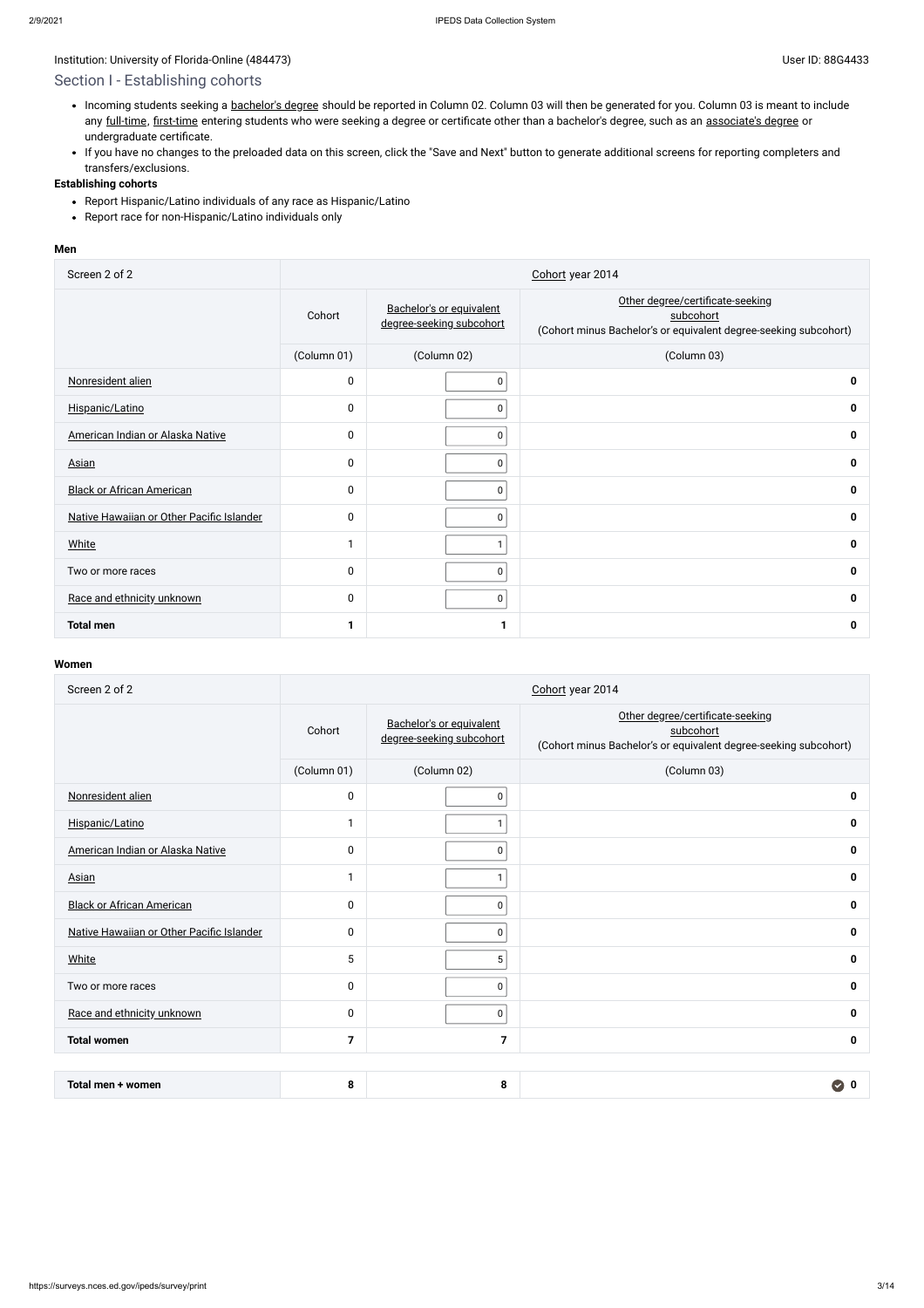## Institution: University of Florida-Online (484473) User ID: 88G4433

## Section II - Bachelor's or equivalent degree-seeking subcohort - Completers within 150%

- In the columns below, report the status of the bachelor's [degree-seeking](javascript:openglossary(79)) subcohort of students listed in Column 10.
- Of the students in Column 10, those who attained a degree or certificate OTHER THAN A BACHELOR'S DEGREE within 150% of the normal time to complete the program as of August 31, 2020 should be reported in either Column 11 or 12, depending on the length of the program completed.
- Of the students in Column 10, those who attained a [bachelor's](javascript:openglossary(77)) degree or equivalent within 150% of normal time should be reported in Column 18.

- Report Hispanic/Latino individuals of any race as Hispanic/Latino
- Report race for non-Hispanic/Latino individuals only

## **Subcohort of [full-time](javascript:openglossary(259)), [first-time](javascript:openglossary(241)) students seeking a bachelor's or equivalent degree**

#### **Men**

| Screen 1 of 4                                          | Cohort year 2014                        |                                                                                   |                                                                                                  |                                                                                         |                              |  |  |
|--------------------------------------------------------|-----------------------------------------|-----------------------------------------------------------------------------------|--------------------------------------------------------------------------------------------------|-----------------------------------------------------------------------------------------|------------------------------|--|--|
|                                                        | Bachelor's or                           |                                                                                   |                                                                                                  | Subcohort students who completed their program within 150% of normal time to completion |                              |  |  |
|                                                        | equivalent degree-<br>seeking subcohort | <b>O</b> Completers of programs of<br>less than 2 academic yrs (or<br>equivalent) | <b>t</b> Completers of programs of at<br>least 2 but less than 4 academic yrs<br>(or equivalent) | Completers of<br>bachelor's or<br>equivalent degrees                                    | completers<br>within<br>150% |  |  |
|                                                        | (Column 10)                             | (Column 11)                                                                       | (Column 12)                                                                                      | (Column 18)                                                                             | (Column<br>29)               |  |  |
| Nonresident<br>alien                                   | $\pmb{0}$                               |                                                                                   |                                                                                                  |                                                                                         | 0                            |  |  |
| Hispanic/Latino                                        | $\mathbf 0$                             |                                                                                   |                                                                                                  |                                                                                         | 0                            |  |  |
| American Indian<br>or Alaska Native                    | 0                                       |                                                                                   |                                                                                                  |                                                                                         | $\mathbf 0$                  |  |  |
| Asian                                                  | $\mathbf 0$                             |                                                                                   |                                                                                                  |                                                                                         | $\mathbf 0$                  |  |  |
| <b>Black or African</b><br>American                    | $\pmb{0}$                               |                                                                                   |                                                                                                  |                                                                                         | 0                            |  |  |
| <b>Native Hawaiian</b><br>or Other Pacific<br>Islander | $\pmb{0}$                               |                                                                                   |                                                                                                  |                                                                                         | 0                            |  |  |
| <b>White</b>                                           | $\mathbf{1}$                            |                                                                                   |                                                                                                  | $\mathbf{1}$                                                                            | $\mathbf{1}$                 |  |  |
| Two or more<br>races                                   | 0                                       |                                                                                   |                                                                                                  |                                                                                         | $\mathbf{0}$                 |  |  |
| Race and<br>ethnicity<br>unknown                       | $\mathbf 0$                             |                                                                                   |                                                                                                  |                                                                                         | $\mathbf 0$                  |  |  |
| <b>Total men</b>                                       | $\mathbf{1}$                            | $\mathbf 0$                                                                       | $\mathbf 0$                                                                                      | $\mathbf{1}$                                                                            | $\mathbf 1$                  |  |  |

| Screen 1 of 4                                                 | Cohort year 2014                        |                                                                                   |                                                                                                  |                                                                                         |                              |  |  |  |
|---------------------------------------------------------------|-----------------------------------------|-----------------------------------------------------------------------------------|--------------------------------------------------------------------------------------------------|-----------------------------------------------------------------------------------------|------------------------------|--|--|--|
|                                                               | Bachelor's or                           |                                                                                   |                                                                                                  | Subcohort students who completed their program within 150% of normal time to completion |                              |  |  |  |
|                                                               | equivalent degree-<br>seeking subcohort | <b>O</b> Completers of programs of<br>less than 2 academic yrs (or<br>equivalent) | <b>O</b> Completers of programs of at<br>least 2 but less than 4 academic yrs<br>(or equivalent) | Completers of<br>bachelor's or<br>equivalent degrees                                    | completers<br>within<br>150% |  |  |  |
|                                                               | (Column 10)                             | (Column 11)                                                                       | (Column 12)                                                                                      | (Column 18)                                                                             | (Column<br>29)               |  |  |  |
| Nonresident<br>alien                                          | 0                                       |                                                                                   |                                                                                                  |                                                                                         | 0                            |  |  |  |
| Hispanic/Latino                                               | 1                                       |                                                                                   |                                                                                                  | 1                                                                                       |                              |  |  |  |
| American Indian<br>or Alaska Native                           | 0                                       |                                                                                   |                                                                                                  |                                                                                         | $\mathbf 0$                  |  |  |  |
| Asian                                                         | $\mathbf{1}$                            |                                                                                   |                                                                                                  | $\mathbf{1}$                                                                            | 1                            |  |  |  |
| <b>Black or African</b><br>American                           | 0                                       |                                                                                   |                                                                                                  |                                                                                         | $\mathbf{0}$                 |  |  |  |
| <b>Native Hawaiian</b><br>or Other Pacific<br><b>Islander</b> | 0                                       |                                                                                   |                                                                                                  |                                                                                         | $\mathbf{0}$                 |  |  |  |
| White                                                         | 5                                       |                                                                                   |                                                                                                  | 3                                                                                       | 3                            |  |  |  |
| Two or more<br>races                                          | 0                                       |                                                                                   |                                                                                                  |                                                                                         | 0                            |  |  |  |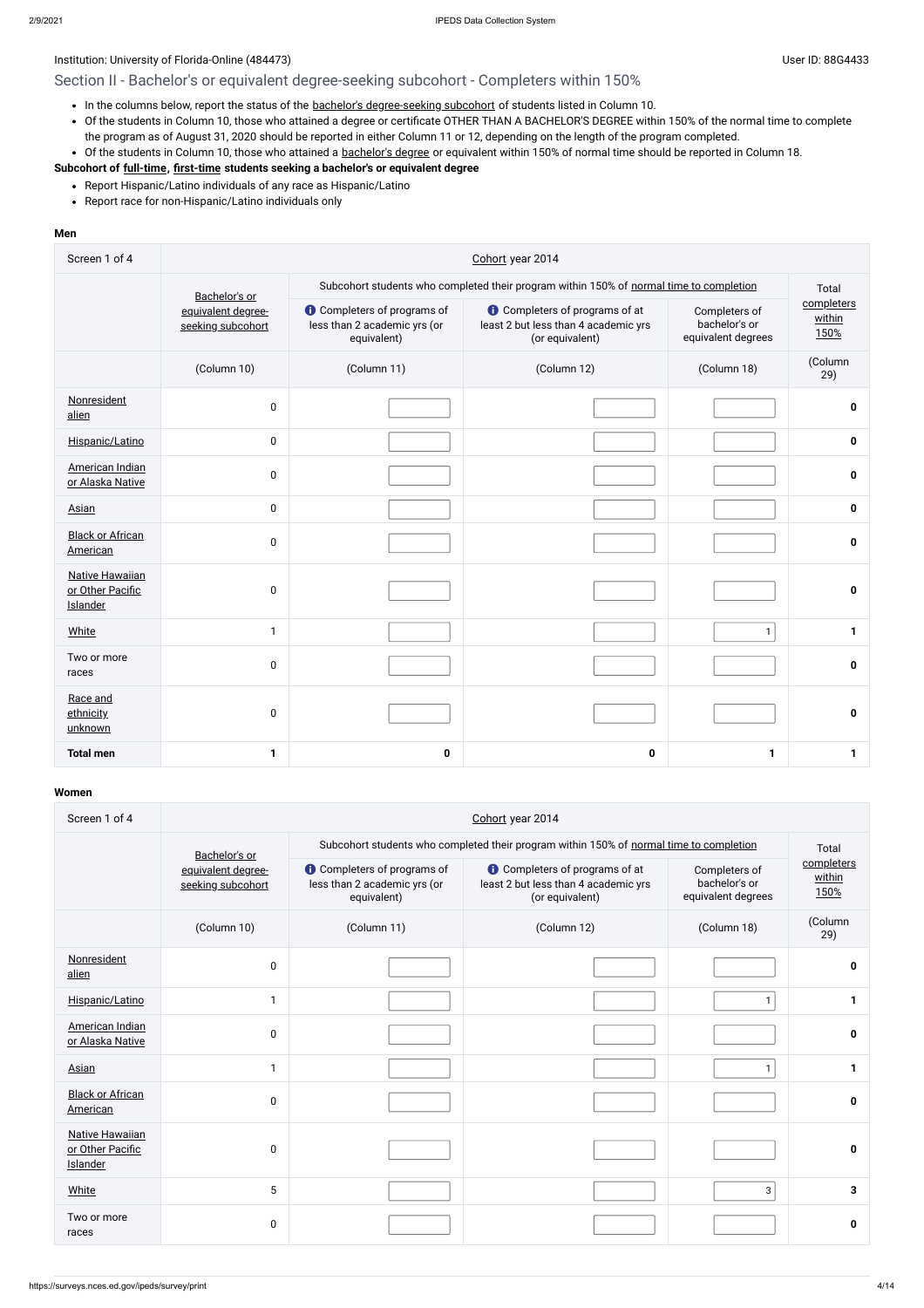### 2/9/2021 IPEDS Data Collection System

| Race and<br>ethnicity<br>unknown | 0 |             |   |   | 0 |
|----------------------------------|---|-------------|---|---|---|
| <b>Total women</b>               |   | $\mathbf 0$ | 0 | G |   |
|                                  |   |             |   |   |   |
| Total men +<br>women             | 8 | 0           |   | 6 | O |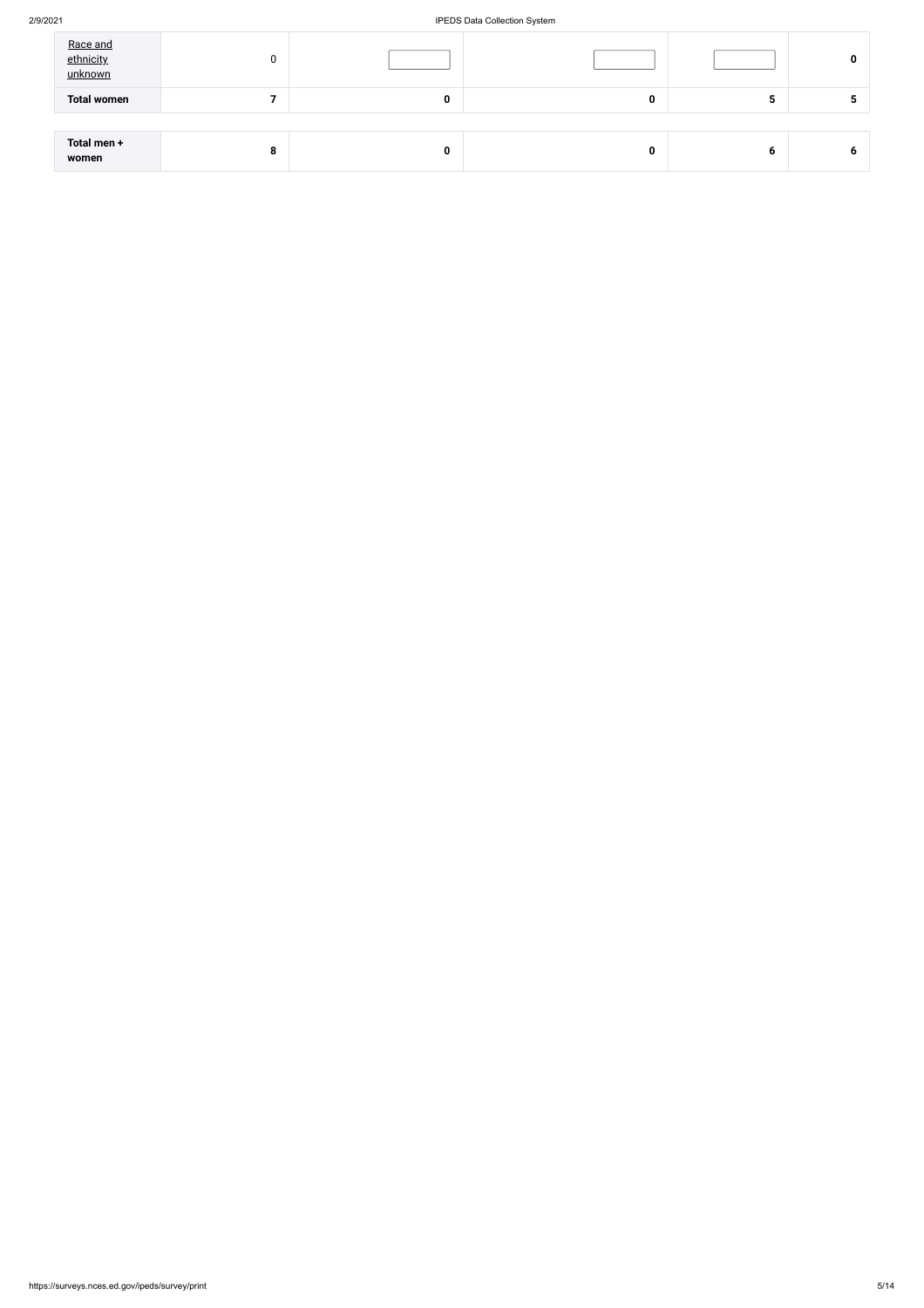## Section II - Bachelor's completers by length of time to degree

Those students in the bachelor's or equivalent [degree-seeking](javascript:openglossary(79)) subcohort who attained a [bachelor's](javascript:openglossary(77)) degree or equivalent within 150% of normal time to [completion](javascript:openglossary(421)), as reported on the previous screen, are listed in Column 18. In Column 19, report the number of these students who earned a bachelor's degree in 4 years. In Column 20, report the number of these students who earned a bachelor's degree in 5 years. Column 21 will be calculated for you.

- Report Hispanic/Latino individuals of any race as Hispanic/Latino
- Report race for non-Hispanic/Latino individuals only

### **Subcohort of [full-time](javascript:openglossary(259)), [first-time](javascript:openglossary(241)) students seeking a bachelor's or equivalent degree**

#### **Men**

| Screen 2 of 4                                | Cohort year 2014                 |                                |                                                                      |                                      |                                      |  |  |  |
|----------------------------------------------|----------------------------------|--------------------------------|----------------------------------------------------------------------|--------------------------------------|--------------------------------------|--|--|--|
|                                              | Bachelor's or equivalent degree- | Completed<br>bachelor's degree | Subcohort students who attained a bachelor's degree or<br>equivalent |                                      |                                      |  |  |  |
|                                              | seeking subcohort                | or equivalent within<br>150%   | Completed the<br>program in<br>4 yrs or less                         | Completed the<br>program in<br>5 yrs | Completed the<br>program in<br>6 yrs |  |  |  |
|                                              | (Column 10)                      | (Column 18)                    | (Column 19)                                                          | (Column 20)                          | (Column 21)                          |  |  |  |
| Nonresident alien                            | $\pmb{0}$                        |                                |                                                                      |                                      | 0                                    |  |  |  |
| Hispanic/Latino                              | $\pmb{0}$                        |                                |                                                                      |                                      | $\mathbf 0$                          |  |  |  |
| American Indian or Alaska<br><b>Native</b>   | $\mathbf 0$                      |                                |                                                                      |                                      | $\mathbf 0$                          |  |  |  |
| <b>Asian</b>                                 | $\mathbf 0$                      |                                |                                                                      |                                      | 0                                    |  |  |  |
| <b>Black or African American</b>             | $\mathbf 0$                      |                                |                                                                      |                                      | $\mathbf 0$                          |  |  |  |
| Native Hawaiian or Other<br>Pacific Islander | $\pmb{0}$                        |                                |                                                                      |                                      | $\mathbf 0$                          |  |  |  |
| White                                        | $\mathbf{1}$                     | $\mathbf{1}$                   |                                                                      |                                      | 1                                    |  |  |  |
| Two or more races                            | $\pmb{0}$                        |                                |                                                                      |                                      | 0                                    |  |  |  |
| Race and ethnicity unknown                   | $\pmb{0}$                        |                                |                                                                      |                                      | $\mathbf 0$                          |  |  |  |
| <b>Total men</b>                             | $\mathbf 1$                      | $\mathbf 1$                    | $\mathbf 0$                                                          | 0                                    |                                      |  |  |  |

| Screen 2 of 4                                | Cohort year 2014                 |                                |                                                                      |                                      |                                      |  |  |
|----------------------------------------------|----------------------------------|--------------------------------|----------------------------------------------------------------------|--------------------------------------|--------------------------------------|--|--|
|                                              | Bachelor's or equivalent degree- | Completed<br>bachelor's degree | Subcohort students who attained a bachelor's degree or<br>equivalent |                                      |                                      |  |  |
|                                              | seeking subcohort                | or equivalent within<br>150%   | Completed the<br>program in<br>4 yrs or less                         | Completed the<br>program in<br>5 yrs | Completed the<br>program in<br>6 yrs |  |  |
|                                              | (Column 10)                      | (Column 18)                    | (Column 19)                                                          | (Column 20)                          | (Column 21)                          |  |  |
| Nonresident alien                            | $\pmb{0}$                        |                                |                                                                      |                                      | 0                                    |  |  |
| Hispanic/Latino                              | 1                                | $\mathbf{1}$                   | $\mathbf{1}$                                                         |                                      | 0                                    |  |  |
| American Indian or Alaska<br><b>Native</b>   | $\pmb{0}$                        |                                |                                                                      |                                      | 0                                    |  |  |
| Asian                                        | $\mathbf{1}$                     | $\mathbf{1}$                   | $\mathbf{1}$                                                         |                                      | $\mathbf 0$                          |  |  |
| <b>Black or African American</b>             | $\mathbf 0$                      |                                |                                                                      |                                      | $\mathbf{0}$                         |  |  |
| Native Hawaiian or Other<br>Pacific Islander | $\mathbf 0$                      |                                |                                                                      |                                      | 0                                    |  |  |
| White                                        | 5                                | 3                              | 3                                                                    |                                      | 0                                    |  |  |
| Two or more races                            | $\mathbf 0$                      |                                |                                                                      |                                      | 0                                    |  |  |
| Race and ethnicity unknown                   | $\mathbf 0$                      |                                |                                                                      |                                      | $\mathbf{0}$                         |  |  |
| <b>Total women</b>                           | 7                                | $5\phantom{1}$                 | $5\phantom{1}$                                                       | 0                                    | $\mathbf 0$                          |  |  |
|                                              |                                  |                                |                                                                      |                                      |                                      |  |  |
| Total men + women                            | 8                                | 6                              | 5                                                                    | 0                                    | 1                                    |  |  |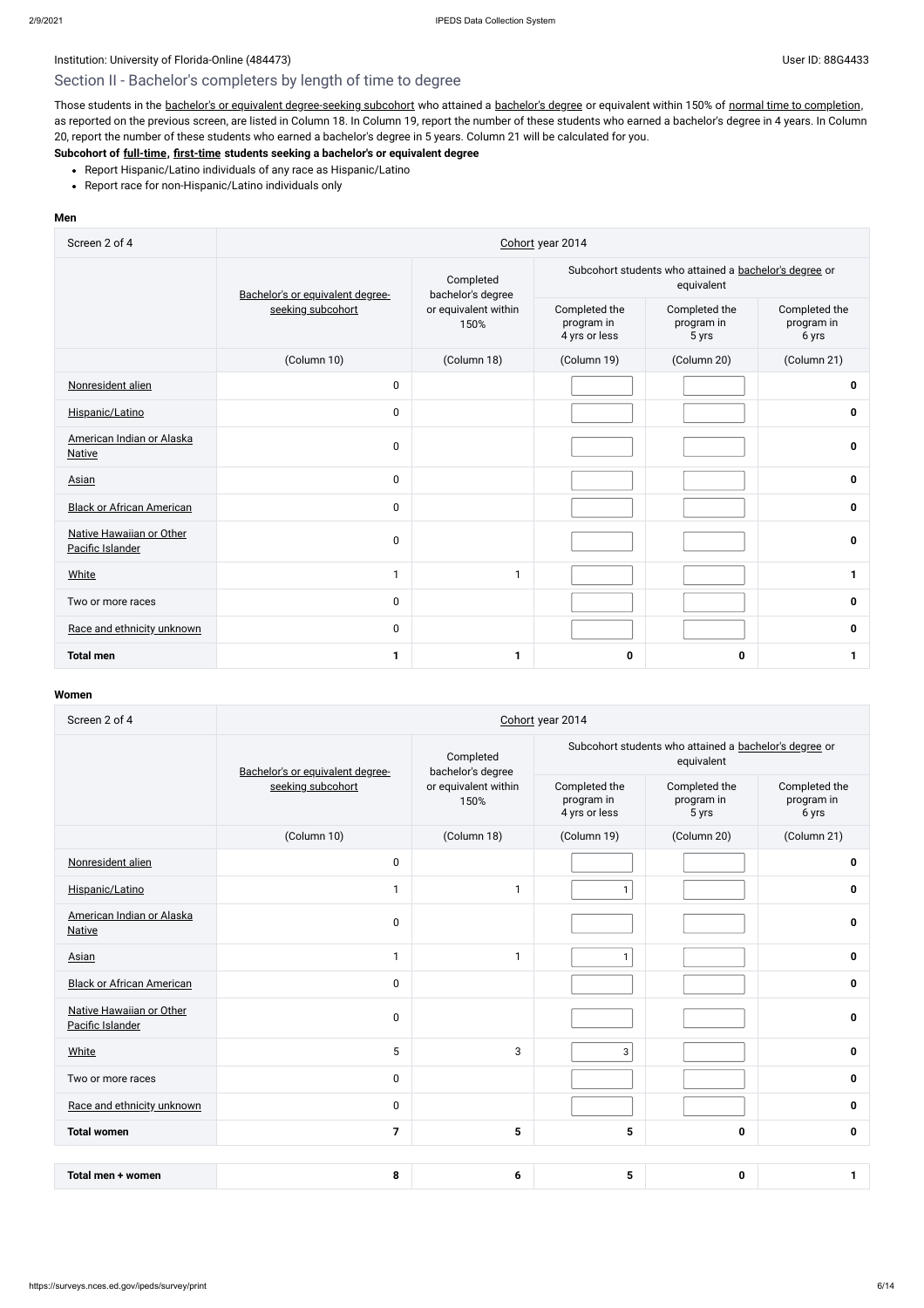### Institution: University of Florida-Online (484473) User ID: 88G4433

## Section II - Bachelor's or equivalent degree-seeking subcohort - Transfers/exclusions

- . In the columns below, report the status of those students in the BACHELOR'S OR EQUIVALENT [DEGREE-SEEKING SUBCOHORT](javascript:openglossary(79)) listed in Column 10 who did not complete a program within 150% of normal time to [completion](javascript:openglossary(421)).
- Report [transfers-out](javascript:openglossary(657)) who did not complete a program in Column 30. If the mission of your institution includes providing substantial preparation for students to enroll in another eligible institution WITHOUT having completed a program, you must report transfer-out data in Column 30. A school is required to report only on those students that the school knows have transferred to another eligible institution. A school must document that the student actually transferred. If it is not part of your mission, you may report transfer-out data if you wish.
- Report eligible [exclusions](javascript:openglossary(207)) from the subcohort in Column 45. The ONLY allowable categories for this column are: Students who died or became permanently disabled Students who left school to serve in the armed forces (or have been called up to active duty) Students who left school to serve with a foreign aid service of the Federal Government Students who left school to serve on an official church mission
- Column 52 [No longer enrolled] will be calculated for you. This includes students who have dropped out as well as those who completed in greater than 150%  $\bullet$ of normal time.

If you do not have any values to report in either Column 30, 45, or 51, you must enter at least one zero in a field on this screen to continue.

#### **Subcohort of [full-time](javascript:openglossary(259)), [first-time](javascript:openglossary(241)) students seeking a bachelor's or equivalent degree**

- Report Hispanic/Latino individuals of any race as Hispanic/Latino
- Report race for non-Hispanic/Latino individuals only

#### **Men**

| Screen 3 of 4                                | Cohort year 2014                                           |                                    |                                |                     |                |                       |  |
|----------------------------------------------|------------------------------------------------------------|------------------------------------|--------------------------------|---------------------|----------------|-----------------------|--|
|                                              | Bachelor's or<br>equivalent<br>degree-seeking<br>subcohort | Total<br>completers<br>within 150% | Total transfer-out<br>students | Total<br>exclusions | Still enrolled | No longer<br>enrolled |  |
|                                              | (Column 10)                                                | (Column 29)                        | (Column 30)                    | (Column 45)         | (Column 51)    | (Column 52)           |  |
| Nonresident alien                            | 0                                                          | $\pmb{0}$                          |                                |                     |                | 0                     |  |
| Hispanic/Latino                              | 0                                                          | $\pmb{0}$                          |                                |                     |                | 0                     |  |
| American Indian or Alaska Native             | 0                                                          | $\pmb{0}$                          |                                |                     |                | $\mathbf 0$           |  |
| Asian                                        | 0                                                          | $\pmb{0}$                          |                                |                     |                | $\mathbf 0$           |  |
| <b>Black or African American</b>             | 0                                                          | $\pmb{0}$                          |                                |                     |                | $\mathbf 0$           |  |
| Native Hawaiian or Other Pacific<br>Islander | $\mathbf{0}$                                               | $\pmb{0}$                          |                                |                     |                | 0                     |  |
| <b>White</b>                                 | 1                                                          | $\mathbf{1}$                       |                                |                     |                | $\mathbf 0$           |  |
| Two or more races                            | 0                                                          | $\mathbf 0$                        |                                |                     |                | $\mathbf 0$           |  |
| Race and ethnicity unknown                   | $\mathbf{0}$                                               | $\pmb{0}$                          |                                |                     |                | $\mathbf 0$           |  |
| <b>Total men</b>                             | 1                                                          | 1                                  | 0                              | $\mathbf 0$         | $\mathbf 0$    | 0                     |  |

| Screen 3 of 4                                | Cohort year 2014                                           |                                    |                                |                     |                |                       |
|----------------------------------------------|------------------------------------------------------------|------------------------------------|--------------------------------|---------------------|----------------|-----------------------|
|                                              | Bachelor's or<br>equivalent<br>degree-seeking<br>subcohort | Total<br>completers<br>within 150% | Total transfer-out<br>students | Total<br>exclusions | Still enrolled | No longer<br>enrolled |
|                                              | (Column 10)                                                | (Column 29)                        | (Column 30)                    | (Column 45)         | (Column 51)    | (Column 52)           |
| Nonresident alien                            | 0                                                          | $\pmb{0}$                          |                                |                     |                | $\mathbf 0$           |
| Hispanic/Latino                              | 1                                                          | 1                                  |                                |                     |                | 0                     |
| American Indian or Alaska Native             | 0                                                          | $\pmb{0}$                          |                                |                     |                | $\mathbf 0$           |
| <b>Asian</b>                                 | 1                                                          | 1                                  |                                |                     |                | $\pmb{0}$             |
| <b>Black or African American</b>             | 0                                                          | $\mathbf 0$                        |                                |                     |                | $\mathbf 0$           |
| Native Hawaiian or Other Pacific<br>Islander | 0                                                          | $\pmb{0}$                          |                                |                     |                | $\mathbf 0$           |
| White                                        | 5                                                          | 3                                  | $\mathbf{1}$                   |                     |                | 1                     |
| Two or more races                            | 0                                                          | $\mathbf 0$                        |                                |                     |                | 0                     |
| Race and ethnicity unknown                   | 0                                                          | 0                                  |                                |                     |                | $\mathbf 0$           |
| <b>Total women</b>                           | 7                                                          | 5                                  | 1                              | 0                   | $\mathbf 0$    | 1                     |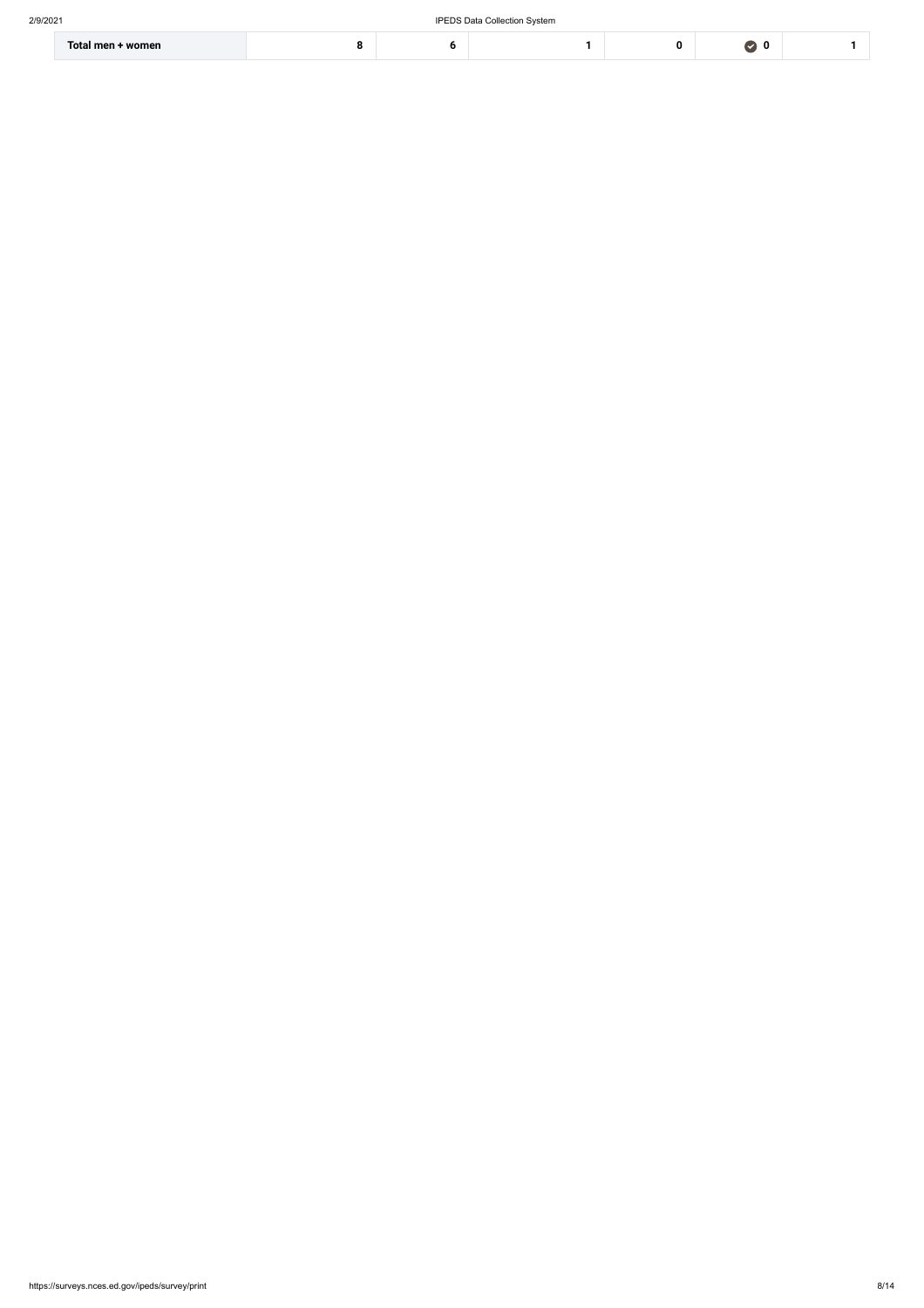### Institution: University of Florida-Online (484473) Subset ID: 88G4433

## Section II - Bachelor's or equivalent degree-seeking cohort - Pell recipients and a recipients of a subsidized Direct Loan who did not receive a Pell Grant

## **For each subcohort, report the number of students in the cohort, total exclusions for the cohort, the number of students that completed a bachelor's or equivalent degree within 150% of normal time to completion, and the total completers within 150%.**

Recipients of a Pell Grant and Recipients of a Direct Subsidized Loan that did not receive a Pell Grant are **mutually exclusive**, that is, if a student is in one cohort, they cannot be in the other cohort.

- The total of these 2 subcohorts must be less than the Bachelor's or equivalent degree-seeking cohort

#### **Subcohort of [full-time](javascript:openglossary(259)), [first-time](javascript:openglossary(241)) students seeking a bachelor's or equivalent degree**

| Screen 4 of 4                                                                                      | Cohort year 2014                |                  |                                                                |                                 |  |
|----------------------------------------------------------------------------------------------------|---------------------------------|------------------|----------------------------------------------------------------|---------------------------------|--|
|                                                                                                    | Number of students<br>in cohort | Total exclusions | Completed<br>bachelor's degree<br>or equivalent<br>within 150% | Total completers<br>within 150% |  |
|                                                                                                    | (Column 10)                     | (Column 45)      | (Column 18)                                                    | (Column 29)                     |  |
| Bachelor's or equivalent degree-seeking cohort                                                     | 8                               | 0                | 6                                                              | b.                              |  |
| Recipients of a Pell Grant (within entering year)                                                  | 3                               | 0                | 3                                                              |                                 |  |
| Recipients of a Direct Subsidized Loan (within entering year) that<br>did not receive a Pell Grant |                                 | 0                |                                                                |                                 |  |
| Did not receive either a Pell Grant or Direct Subsidized Loan<br>(within entering year)            | 4                               | 0                | $\overline{2}$                                                 |                                 |  |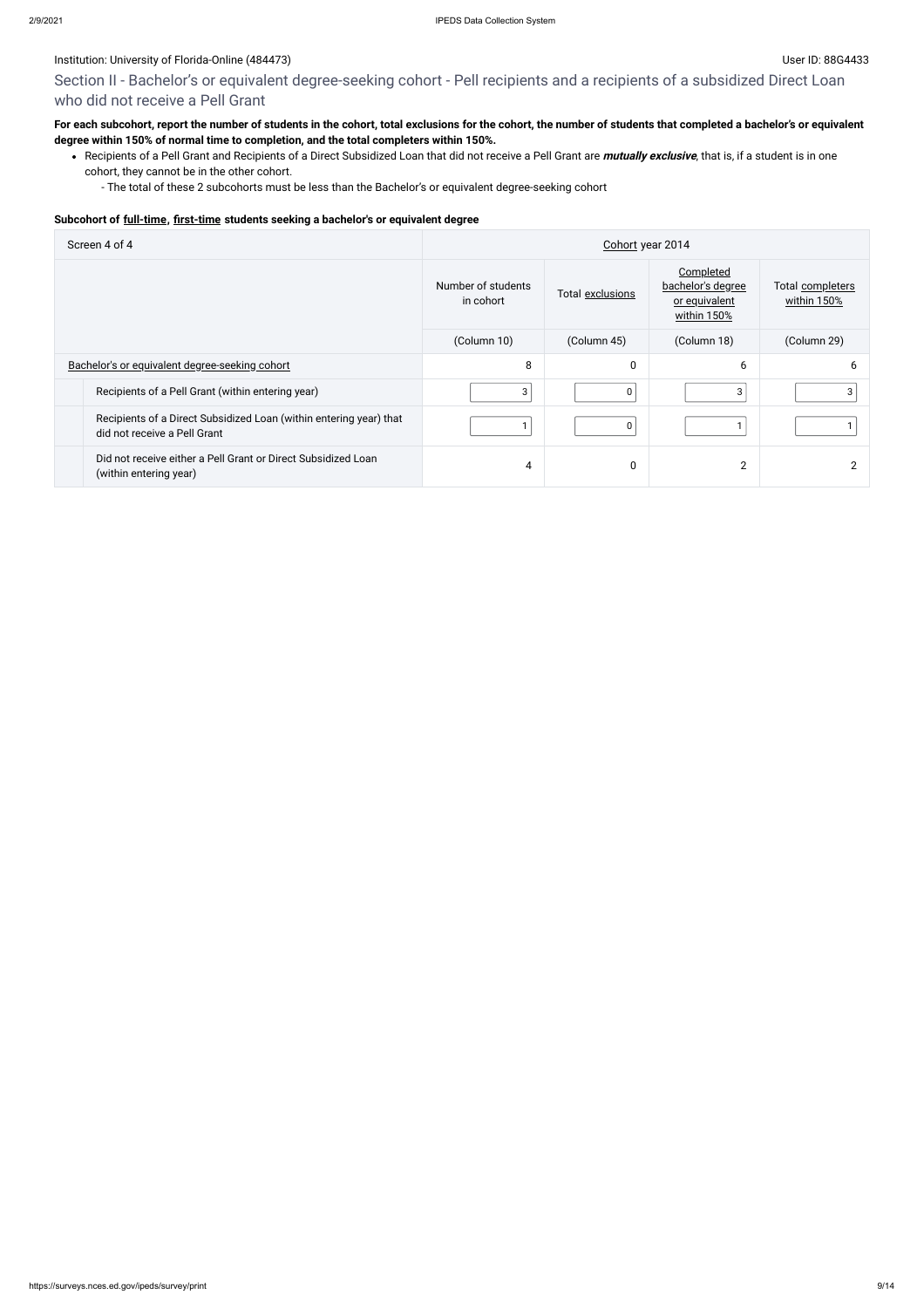#### Institution: University of Florida-Online (484473) Channel Assembly of Florida-Online (484473)

## Graduation and transfer-out rates

#### **Calculation of graduation and transfer-out rates**

| Screen 1 of 2                                          | Cohort year 2014       |                   |
|--------------------------------------------------------|------------------------|-------------------|
|                                                        | <b>Graduation rate</b> | Transfer-out rate |
| Overall Rates (will be displayed on College Navigator) | 75                     | 13                |
| Men                                                    | 100                    | <sup>n</sup>      |
| Women                                                  | 71                     | 14                |

#### **Graduation rates displayed below in bold italics will be displayed on College Navigator**

| Graduation rates for students pursuing bachelor's or equivalent degrees |                        |                        |                        |  |  |
|-------------------------------------------------------------------------|------------------------|------------------------|------------------------|--|--|
|                                                                         | 4 year graduation rate | 5 year graduation rate | 6 year graduation rate |  |  |
| Men                                                                     | $\pmb{0}$              | $\pmb{0}$              | 100                    |  |  |
| Women                                                                   | 71                     | 71                     | 71                     |  |  |
|                                                                         |                        |                        |                        |  |  |
| Total (men and women)                                                   | 63                     | 63                     | 75                     |  |  |
| Nonresident alien                                                       |                        |                        |                        |  |  |
| Hispanic/Latino                                                         | 100                    | 100                    | 100                    |  |  |
| American Indian or Alaska Native                                        |                        |                        |                        |  |  |
| <b>Asian</b>                                                            | 100                    | 100                    | 100                    |  |  |
| <b>Black or African American</b>                                        |                        |                        |                        |  |  |
| Native Hawaiian or Other Pacific Islander                               |                        |                        |                        |  |  |
| <b>White</b>                                                            | 50                     | 50                     | 67                     |  |  |
| Two or more races                                                       |                        |                        |                        |  |  |
| Race and ethnicity unknown                                              |                        |                        |                        |  |  |

#### **Do you wish to provide additional context notes?**

No Yes

Therefore, you should write all context notes using proper grammar (e.g., complete sentences with punctuation) and common language that can be easily

understood by students and parents (e.g., spell out acronyms).

2014 was the first time students enrolled in UF Online as first-time, full-time freshmen.

 $\circ$ 

You may use the box below to provide additional context for the data you have reported above. Context notes will be posted on the College Navigator website.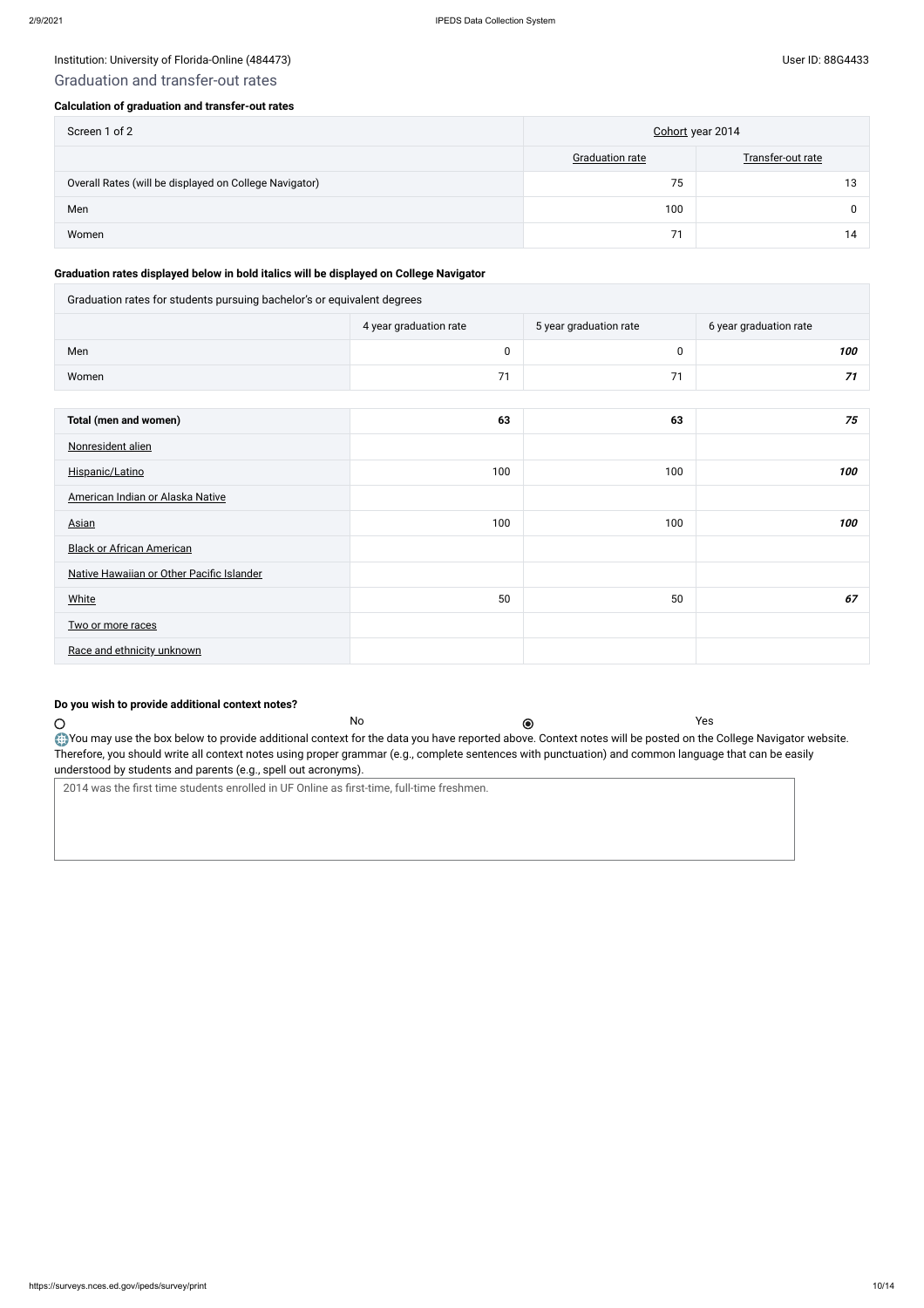## Institution: University of Florida-Online (484473) Channel States and States and States and User ID: 88G4433

## 4-year average rates

## **4-year average rates**

Screen 2 of 2

#### **Men**

|                              | 2011 | 2012 | 2013 | 2014 | 4-year Total |
|------------------------------|------|------|------|------|--------------|
| Adjusted cohort              |      |      |      |      |              |
| Total completers within 150% |      |      |      |      |              |
| Total transfer-out students  |      |      |      |      | 0            |

#### **Women**

|                              | 2011 | 2012 | 2013 | 2014 | 4-year Total |
|------------------------------|------|------|------|------|--------------|
| <u>Adjusted cohort</u>       |      |      |      |      |              |
| Total completers within 150% |      |      |      | ີ    |              |
| Total transfer-out students  |      |      |      |      |              |

## **Total (men and women)**

|                                                                                | 2011 | 2012 | 2013 | 2014 | 4-year Total |
|--------------------------------------------------------------------------------|------|------|------|------|--------------|
| Adjusted cohort                                                                |      |      |      | 8    | 8            |
| Total completers within 150%                                                   |      |      |      | 6    | 6            |
| Total transfer-out students                                                    |      |      |      | и    |              |
|                                                                                |      |      |      |      |              |
| 4-year average Student Right-to-Know completion or graduation rate calculation |      |      |      |      | 75           |
| (Total Completers within 150% / Adjusted Cohort)                               |      |      |      |      |              |
|                                                                                |      |      |      |      |              |
| 4-year average Student Right-to-Know transfer-out rate calculation             | 13   |      |      |      |              |
| (Total Transfer-out Students / Adjusted Cohort)                                |      |      |      |      |              |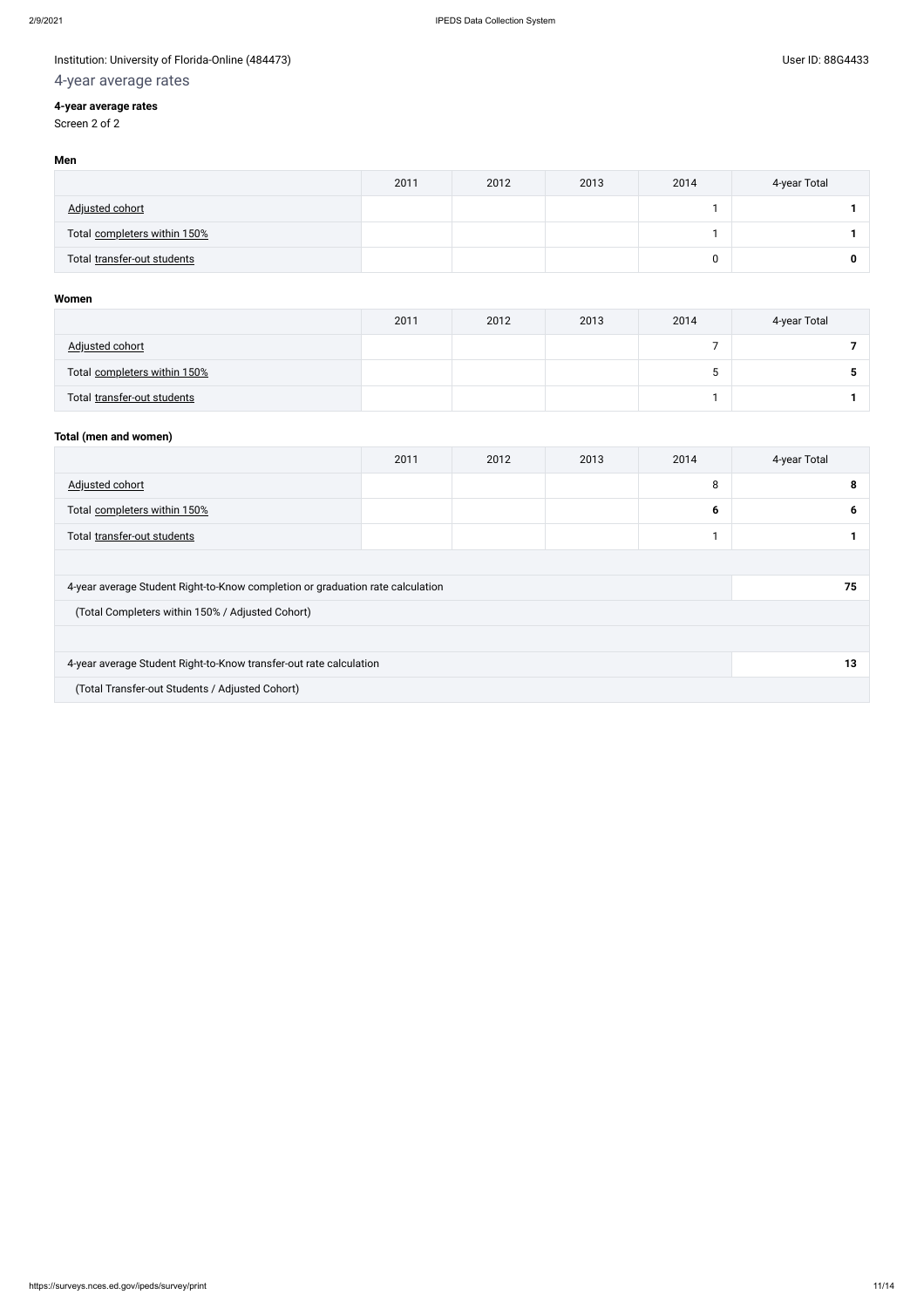#### Institution: University of Florida-Online (484473) Channel Assembly of Florida-Online (484473)

## Prepared by

#### **Prepared by**

Reporting Reminders:

- The name of the preparer is being collected so that we can follow up with the appropriate person in the event that there are questions concerning the data.
- The Keyholder will be copied on all email correspondence to other preparers.
- The time it took to prepare this component is being collected so that we can continue to improve our estimate of the reporting burden associated with IPEDS.
- Please include in your estimate the time it took for you to review instructions, query and search data sources, complete and review the component, and submit the data through the Data Collection System.
- Thank you for your assistance.

| This survey component was prepared by: |                        |        |                          |         |                   |
|----------------------------------------|------------------------|--------|--------------------------|---------|-------------------|
| L                                      | Keyholder              |        | <b>SFA Contact</b>       |         | <b>HR Contact</b> |
| U                                      | <b>Finance Contact</b> | $\cup$ | Academic Library Contact | $\odot$ | Other             |
| Name:                                  | Noelle Mecoli          |        |                          |         |                   |
| Email:                                 | nmecoli@aa.ufl.edu     |        |                          |         |                   |

| How many staff from your institution only were involved in the data collection and reporting process of this survey component? |                                      |  |  |  |  |
|--------------------------------------------------------------------------------------------------------------------------------|--------------------------------------|--|--|--|--|
| 4.00                                                                                                                           | Number of Staff (including yourself) |  |  |  |  |

How many hours did you and others from your institution only spend on each of the steps below when responding to this survey component? Exclude the hours spent collecting data for state and other reporting purposes.

| Staff member  | <b>Collecting Data Needed</b> | Revising Data to Match<br><b>IPEDS Requirements</b> | <b>Entering Data</b> | Revising and Locking Data |
|---------------|-------------------------------|-----------------------------------------------------|----------------------|---------------------------|
| Your office   | 2.00<br>hours                 | 00.1<br>hours                                       | 00.1<br>hours        | hours                     |
| Other offices | 1.00<br>hours                 | hours                                               | hours                | hours                     |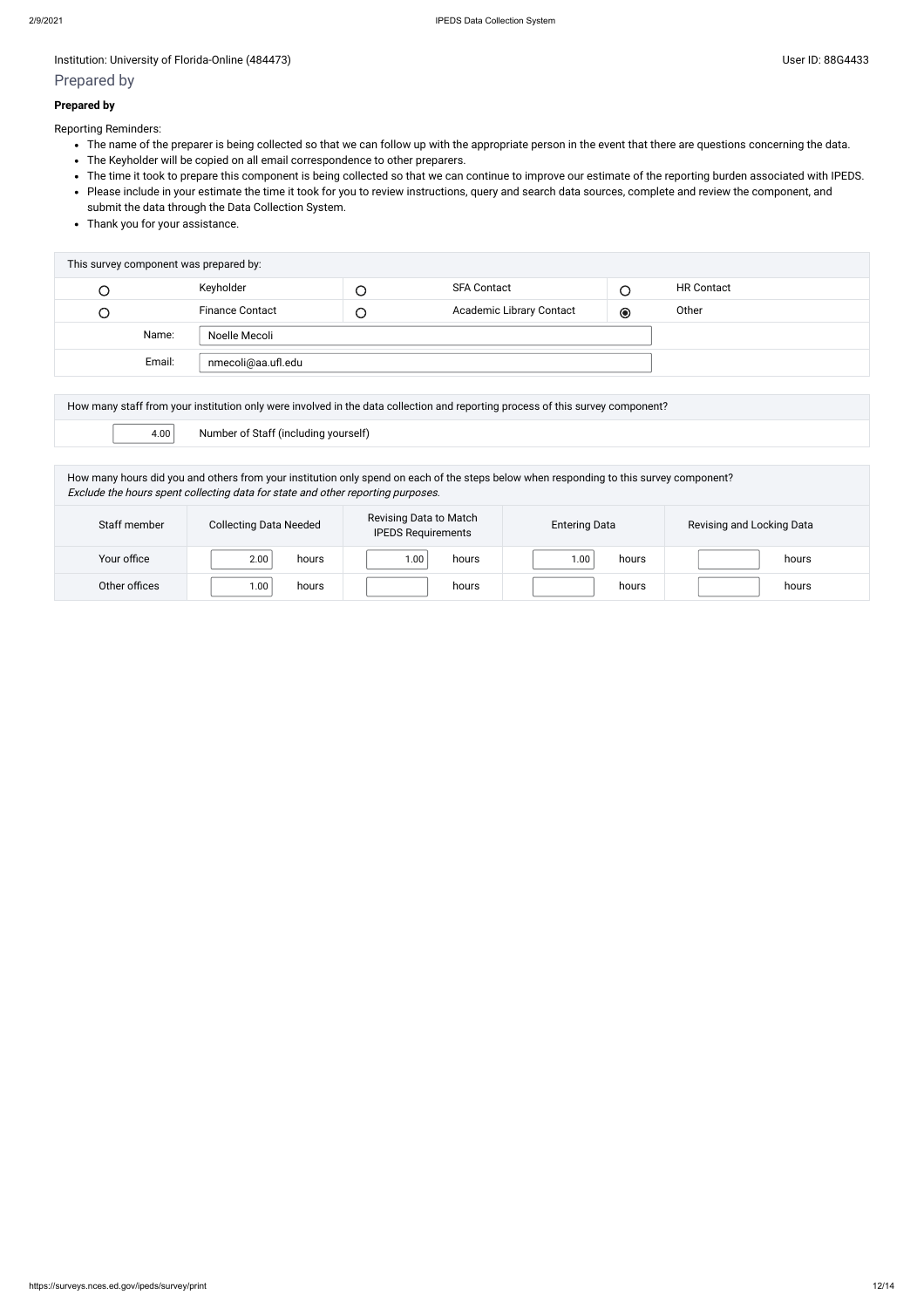#### Institution: University of Florida-Online (484473) Channel Assembly 10 and 20 and 20 and 20 and 20 and 20 and 20 and 20 and 20 and 20 and 20 and 20 and 20 and 20 and 20 and 20 and 20 and 20 and 20 and 20 and 20 and 20 and

#### Summary

#### **2020 IPEDS Graduation Rate Component Data Summary**

Please review your data for accuracy. If you have questions about the data displayed below after reviewing the data reported on the survey screens, please contact the IPEDS Help Desk at: 1-877-225-2568 or [ipedshelp@rti.org](mailto:ipedshelp@rti.org).

IPEDS collects important information regarding your institution. All data reported in IPEDS survey components become available in the IPEDS Data Center and appear as aggregated data in various Department of Education reports. Additionally, some of the reported data appears specifically for your institution through the College Navigator website and is included in your institution's Data Feedback Report (DFR). The purpose of this summary is to provide you an opportunity to view some of the data that, when accepted through the IPEDS quality control process, will appear on the College Navigator website and/or your DFR. College Navigator is updated approximately three months after the data collection period closes and Data Feedback Reports will be available through the Data [Center](https://nces.ed.gov/ipeds/use-the-data) and sent to your institution's CEO in November 2020.

| <b>Overall Graduation Rate</b>                        |      |  |  |  |
|-------------------------------------------------------|------|--|--|--|
| <b>Graduation Rate</b>                                | 75%. |  |  |  |
| Total number of students in the Adjusted Cohort       | 8    |  |  |  |
| Total number of completers within 150% of normal time |      |  |  |  |

| <b>Overall Transfer-out Rate</b>                         |     |  |  |  |
|----------------------------------------------------------|-----|--|--|--|
| Transfer-out Rate                                        | 13% |  |  |  |
| Total number of students in the Adjusted Cohort          |     |  |  |  |
| Total number of transfers-out within 150% of normal time |     |  |  |  |

|                                                                            | <b>Graduation Rate for students pursuing Bachelor's Degrees</b> |  |  |  |
|----------------------------------------------------------------------------|-----------------------------------------------------------------|--|--|--|
| <b>Graduation Rate for Bachelor's Cohort</b>                               | 75%                                                             |  |  |  |
| Total number of students in the Adjusted Cohort                            | 8                                                               |  |  |  |
| Total number of bachelor's degree completers within 150% of<br>normal time | 6                                                               |  |  |  |